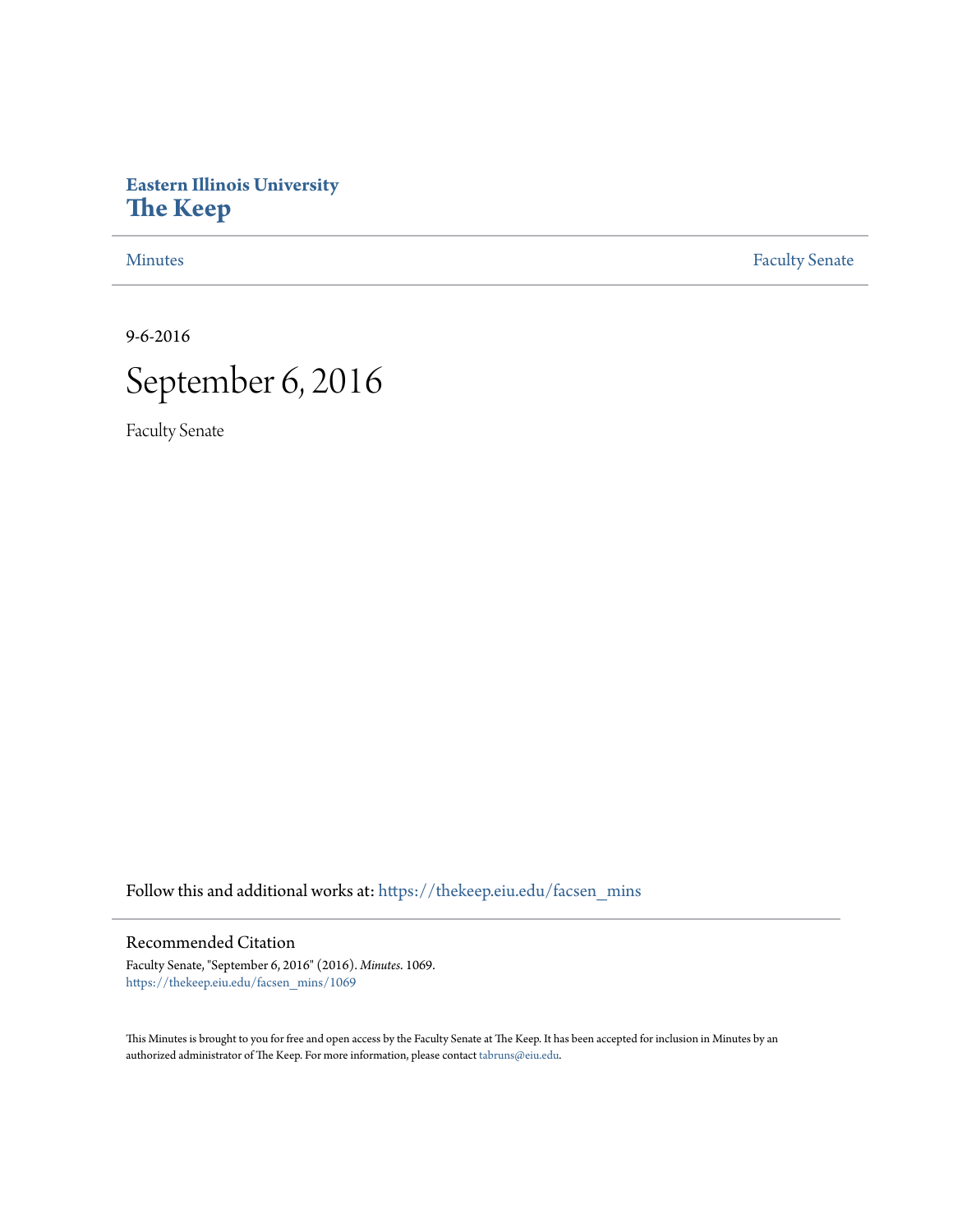### EIU Faculty Senate Minutes September 6th, 2016, 2:00 – 3:20 PM Booth Library Conference Room

I. Attendance and Welcome 2:00 PM - Welcome – J Robertson (Chair) - Attending Senators – T. Abebe, T. Bruns, S. Eckert, S. Gosse, N. Hugo, J. Oliver, J. Robertson, A. Rosenstein, G. Sterling, J. Stowell, C. Wharram, B. Young - Guests – B. Berglund (Student Senate), J Cruikshank, B. Lord (AA), S. Musbaum (DEN), A. Shelton (CAH), L.

- II. Approval of Minutes from May 9<sup>th</sup>, 2016 2:00-2:05 PM
	- Edits? Robertson changed date
	- Motion to Accept? J. Stowell
	- Seconded C. Wharram

Young (Student.VPAA)

- Comments none
- Voting Results unanimous support (no abstentions, no 'nays')
- III. Committee Reports
	- 1. Executive Committee 2:05-2:25 PM
		- a. Update on September 2nd meeting with President Glassman
			- Robertson welcome our new student government representatives Luke Young and Brandon Berglund – brief introductions in their behalf.
			- Robertson we (myself + J. Oliver) met with President Glassman last Friday September 2nd. We encouraged greater transparency in the profit/loss documents and their potential use. He shared his thoughts and seemed to understand our concerns, especially regarding departments that are 'core' to the university but may show an operating 'loss'. He plans to institute working groups to 'revitalize' the university. Faculty Senate will play a role in populating these working groups to help the university deal with the lack of funding and lowering enrollment. President Glassman reassured us that he has does plan to be transparent with the docs – and make them accessible via an EIU log-in process to EIU employees. The President will address the entire university tomorrow in the Doudna Fine Arts Center Concert hall.
			- Robertson I also asked the President about the EIU athletics budget for the 2015-2016 fiscal year. He projects the department to be on budget or very close to it. A few bills still coming in from the last fiscal year. However, he does have concerns about a balanced budget in the future because of the impact of declining enrollment, and thus diminishing student fees, on EIU Athletics revenue.
			- Oliver President Glassman mentioned that the data would be accessible via a EIU log-in. We also discussed faculty concerns over diminishing resources for research and conference presentations while DAC expectations remain stable. The DAC process is controlled at the department level, and that is where any revisions to DACs should be initiated.
			- $Robertson a related concern discussed is as a portfolio moves up the 'chain', from$ department to dean to UPC, will the assessing body take into account diminished resources – the president is aware of this faculty concern.
			- Young I have served on the UPC for the last two years. The UPC is sensitive to the issue of diminishing resources but consistent expectations. I reassure the Faculty Senate that the UPC is aware of this developing issue and the committee will keep the best interest of the faculty member and university in mind. The committee is not likely to judge more harshly than the deans or the department chairs.
			- Abebe we don't have any idea of what is to come down the pike from the President, and he really hasn't gone into detail of what is likely to come, but these types of reviews or 'revitalizations' come with claims. Once we accept those claims, we become hostages of those claims. Faculty members serving on various committees (CUPB, Senate, etc) ought to withhold comment until we understand what the content of claims really are. It is important for us to consider this in the environment we are in today.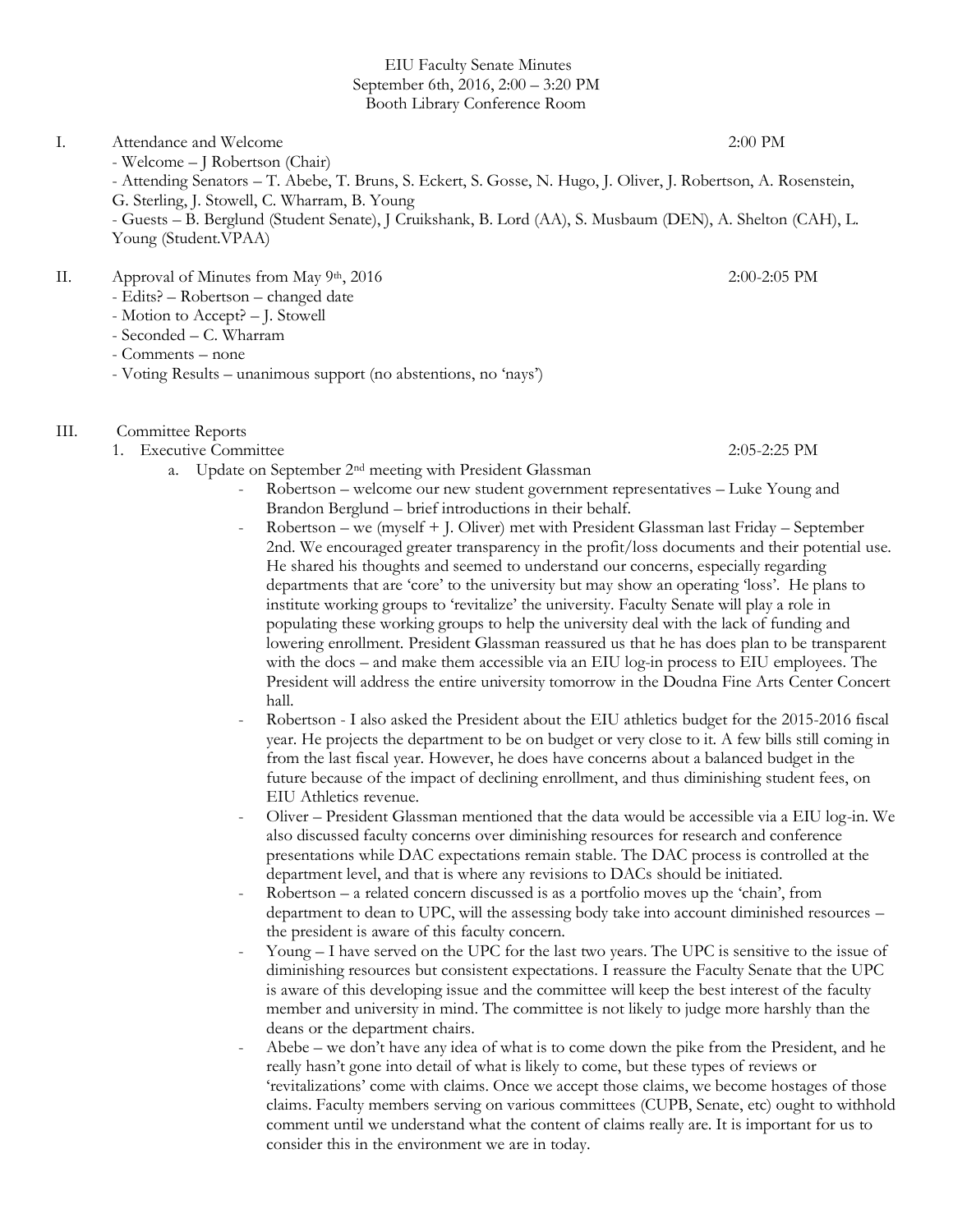- Rosenstein a few years ago a previous president asked the CUPB to initiate program review. A great number of colleagues invested a great deal of time in the process. It was intense and maybe 'heartbreaking' for some. But in the end the information was not used to make any significant changes, and caused some to think of it as a waste of time and resources (time). We need to build trust between us and the President. Everyone is overloaded and we don't want this to be a waste of time again. We need to establish trust early and hopefully it results in clear communication between us and the university, and a process that results in outcomes. And if we engage in this process, we need to take it seriously.
- b. Change of title discussion concerning Interim Associate Vice President of Student Affairs
	- Robertson discusses the title change that occurred with Lynnette Drake. Dan Nadler retained title after his 'leave' period last year. Rather than 'interim associate VP', the Presidential proposal is to strike the 'associate' and change it to 'interim VP of student affairs'.
	- B. Young I think it is a good idea. Do we need to approve it formally?
	- Robertson I don't think we need to. We can pass along either our supportive or unsupportive comments.
	- Abebe  $I$  am a little puzzled by this. The president can do what he wants to do  $-$  he has the authority. This is really only for 'information' purposes. Offers comments on VP title, pay, leave, etc. So I don't understand the claim that she was appointed the 'Interim Associate'. If she would not have been paid but was doing the work of a VP than she should have had the title initially. I raise this point because she earned the pay through her work that was done. I support this action but I am just raising equity questions here.
	- Robertson no formal vote needed. We will carry back these thoughts to the President's office. The president does want to retain the title of 'interim'. The President also provided a timeline for future searches for the four vice presidential positions.
- c. Finalize Faculty Senate committee staffing for 2016-2017
	- Robertson thank you for your email requests and suggestions. I have reorganized committees in an attempt to 'share' the workload, limiting membership to two committees each. We have a new student staff member to fill in on one of these committees as well.
	- Oliver previous year's populated committees still posted on the Faculty Senate website.
	- Robertson presented proposal of population of each committee. Limited comments/concerns of senators.
	- Hugo I can serve as chair of Faculty-Staff Relations Committee if needed
	- Robertson can we add our new Staff Senate rep (B. Berglund) to the Faculty-Student Relations Committee?
	- Student yes, I am willing to serve on the F-S Relations committee
	- Robertson Luke Young are you willing to serve on the Awards committee?
	- Young yes, I am willing. For clarification I am the Student VP of Academic Affairs
	- Robertson motion to approve committees?
	- Abebe motion to approve
	- B. Young seconded the motion
	- Voting unanimous support (no abstentions, no 'nays')
- d. Provost's Address: Provost Blair Lord 2:25-2:30 PM

- P. Lord update on Associate VP for Enrollment Management 8 candidates participated in phone interviews. Interviews and reference checks are pairing the list. Campus visit recommendations coming soon. Optimism is high. They are strong candidates.
- P. Lord inquired about the Provost search with the President. He will be checking with the BOT in the near future. More comments on the concerns regarding absence of resources for faculty scholarship. It's my understanding that access to the profit/loss documents-EIU domain name will be required to access the information – which should make it available to everyone with a 'eiu.edu' domain name.  $10<sup>th</sup>$  day enrollment data will be released on Thursday. President Glassman's address to the university will be the primary news feed to the media on Wed. The numbers won't be as dire as previously speculated but they will be down.
- Bruns you mention that President Glassman is well aware about limited resources to support faculty scholarship. Is there a plan to restore some of those resources that have been lost?
- Lord right now the focus is to take care of budgetary commitments first. Pending more clarity on the revenue side from finalized enrollment data, I can't share much just yet. We know we need a plan but we don't have one yet.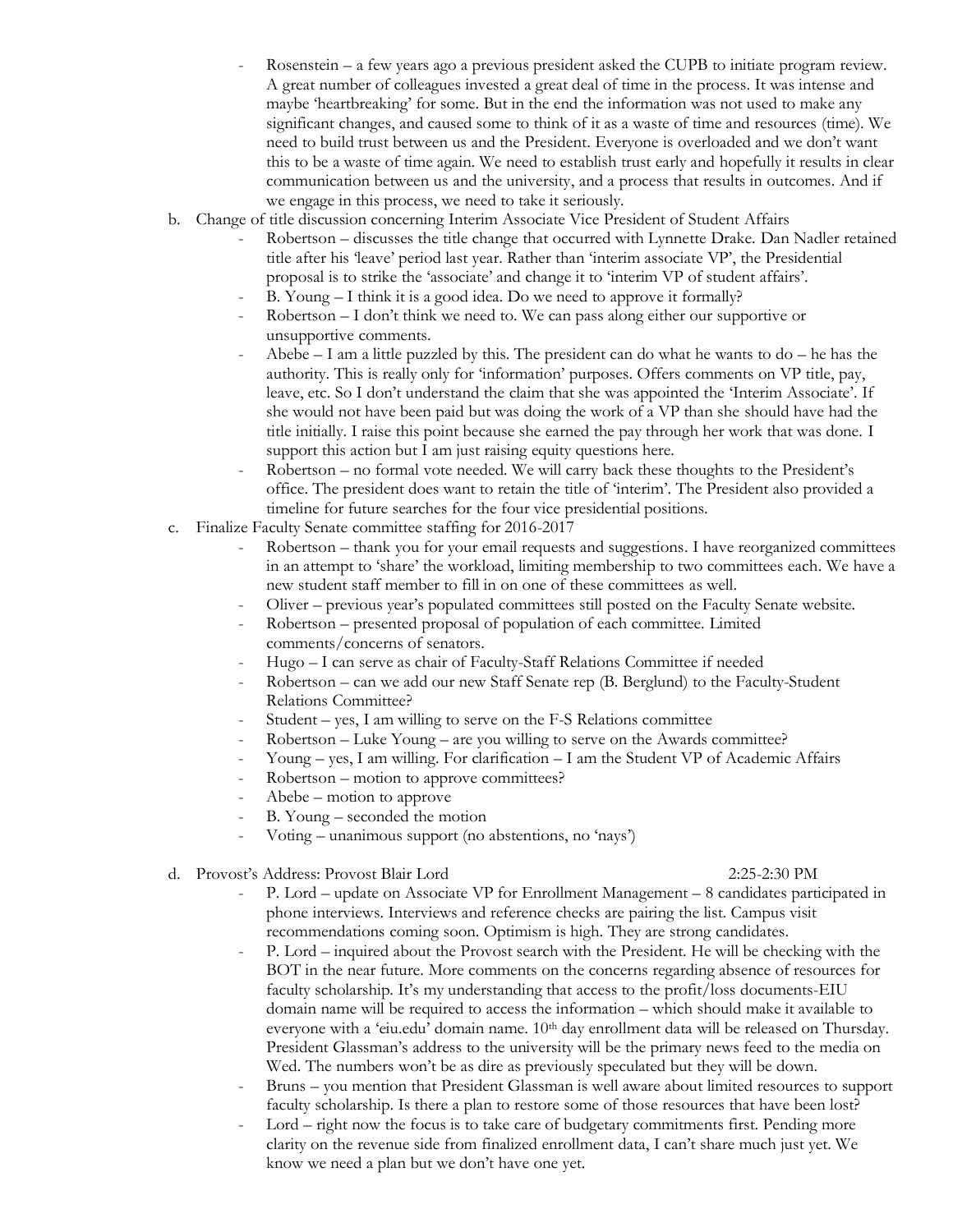- Oliver you scared me when you compared the Assoc VP for Enrollment Management with football coaches, specifically in terms of salary. What is the market bearing for salaries of VPs of Enrollment Management right now?
- Lord it's pretty wide based on how desperately you need them. Not sure exactly. 4 years ago we ran an Associate VP of University Advancement at approximately \$100,000
- Sterling will the Associate VP for Enrollment Management report to the Provost?
- Lord yes, as of right now the Associate VP for Enrollment Management will report to the Provost. In the future, with some reorganization, the position may stand alone as a  $5<sup>th</sup> VP$
- e. Short breakout sessions for Committee discussions:
	- Robertson an unusual format for the next 15 minutes. Committee mini-sessions:
- 2. Nominations Committee Booth 4440 2:30-2:45 PM Report – Rosenstein – I handed out a nominated committee 'vacancies' handout at the start of the meeting. We did conduct a call for 'open positions' on appointed (nominated) university boards and councils. We received numerous self-nominations. We conducted a random number process to select candidates to fill positions on each committee (\*Rosenstein discusses results listed on the summary handout). We need a motion to approve these candidates.

Motion – Abebe Seconded – Eckert Unanimously supported (no abstentions, no 'nays')

3. Elections Committee Booth 4432 2:45-3:00 PM

Report – received 0 volunteers for CAA and CGS open positions from a 'call for faculty' volunteers. If this continues to be a pattern with reduced faculty members and the same # of committees, this will become difficult to fill these positions. How will elected committees be able to operate with unfilled positions? Should committee membership provisions be implemented so committees can still operate? Requesting comments and input on how to handle true vacancies either temporarily and/or multiple years.

Rosenstein – in Special Ed we took the call seriously but all of us are serving on various committees Stowell – in the short-term, we will probably contact Graduate School dean and CAA chair to request that they make personal contacts to yield possible candidates to fill these two one-semester positions. Personal contacts may help us find a few candidates.

Robertson – probably wise to conduct a 'brain-storming' session in how we move forward to solve this issue Rosenstein – CFR not granting research  $\frac{1}{2}$  this year = no review of applications – currently CFR members cannot serve on other committees, but with no \$ being granted, maybe CFR members could fill positions this academic year?

Robertson – interesting thought that should be pursued

- 4. Faculty-Student Relations Committee No report
- 5. Faculty-Staff Relations Committee No report
- 6. Awards Committee Booth 4432 2:30-2:45 PM Hugo – will send out call for nominations for Mendez Service award this semester. Due date will be October 14<sup>th</sup>. Oliver – comment on DFA award – as recently as Young in 2012 Robertson – can Awards Committee explore what happened to the DFA Award Funding? B. Young – yes, we can investigate to find out more
- 7. Faculty Forum Committee Booth 4440 2:45-3:00 PM Bruns – Ironic in a way, I sat in here by myself for 15 minutes (typical for the Faculty Forum event!). This committee has significant potential. Please forward topics and concerns for a future forum Young – background on faculty forum from last year? Bruns – comments on last year's forum – 'Shared Governance' last year – provides comments – decent attendance.

Abebe – I believe there will be more interest this year with what is happening on campus – 'revitalization'?